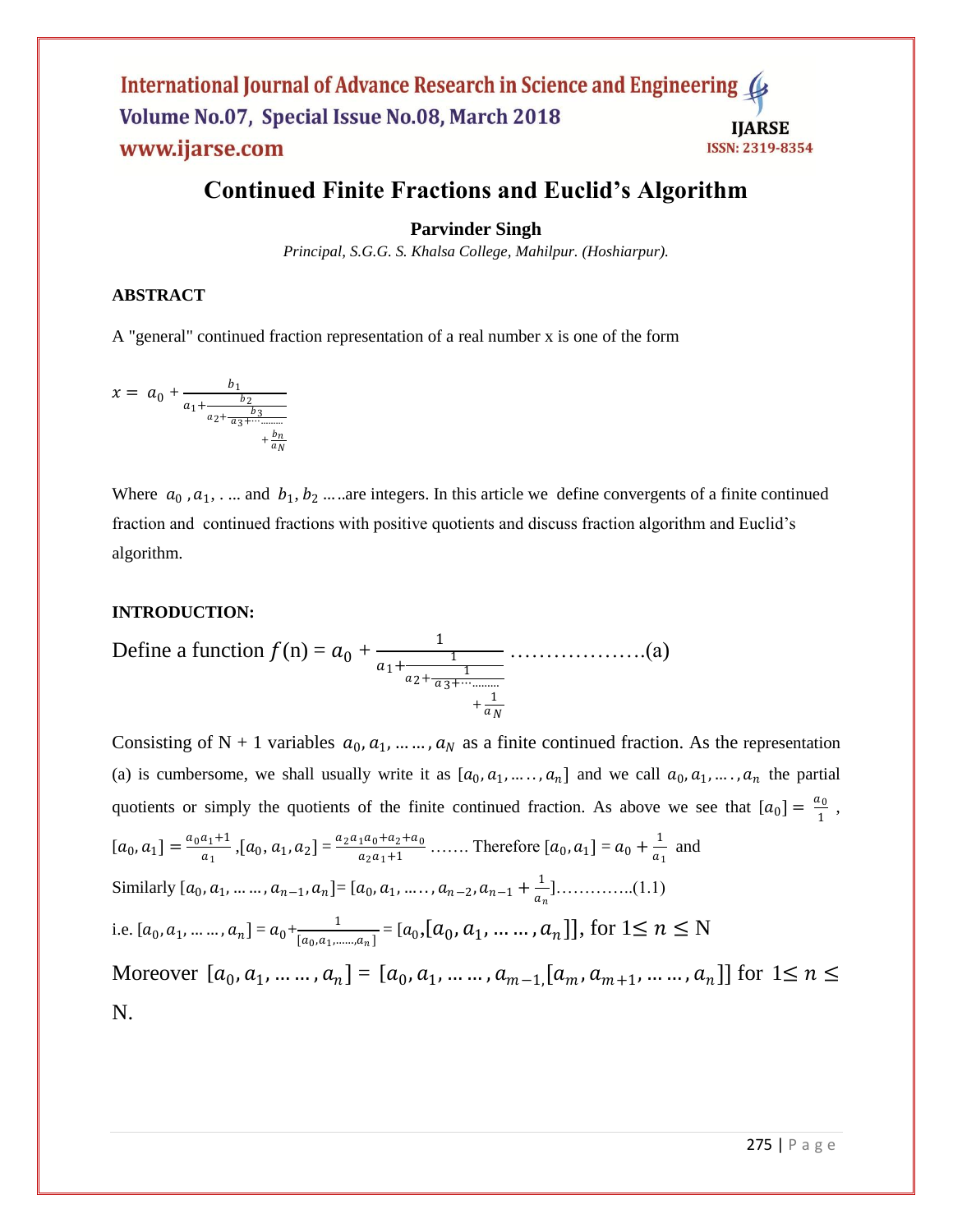**Definition:** The quantity  $[a_0, a_1, \dots, a_n]$  for  $(1 \le n \le N)$  is called nth convergent to  $[a_0, a_1, \ldots, a_N]$ . Also it is easy to find the convergents by means of the following theorem.

**Theorem 1.1:** Let  $p_n$  and  $q_n$  be defined as under  $p_0 = a_0$ ,  $p_1 = a_1 a_0 + 1$ ,  $p_n = a_n$  $p_{n-1} + p_{n-2} \quad (2 \le n \le N)$  and

 $q_1 = 1, q_1 = a_1, q_n = a_n q_{n-1} + q_{n-2} \quad (2 \le n \le N)$  then  $[a_0, a_1, \dots, a_n] = \frac{p_n}{a_n}$  $\frac{p_n}{q_n}$ .

**Proof:** For n=1 and n =1 theorem is obviously true.

Let suppose that result holds for  $n \leq m$ , where  $m < N$ . Then

 $[a_0, a_1, \ldots \ldots, a_{m-1}, a_m] = \frac{p_m}{a}$  $\frac{p_m}{q_m} = \frac{a_m p_{m-1+} p_{m-2}}{a_m q_{m-1} + q_{m-2}}$  $\frac{a_m p_{m-1} p_{m-2}}{a_m q_{m-1} + q_{m-2}}$ , and  $p_{m-1}$ ,  $p_{m-2}$ ,  $q_{m-1}$ ,  $q_{m-2}$  depend only upon  $a_0, a_1, ..., a_{m-1}$ .

Hence using (1.1) we get  $[a_0, a_1, ..., a_{m-1}, a_m, a_{m+1}] = [a_0, a_1, ..., a_{m-1}, a_m +$ 

$$
\frac{1}{a_{m+1}} = \frac{(a_m + \frac{1}{a_{m+1}})p_{m-1} + p_{m-2}}{(a_m + \frac{1}{a_{m+1}})q_{m-1} + q_{m-2}} = \frac{a_{m+1}(a_m p_{m-1} + p_{m-2}) + p_{m-1}}{a_{m+1}(a_m q_{m-1} + q_{m-2}) + q_{m-1}} = \frac{a_{m+1} p_m + p_{m-1}}{a_{m+1} q_m + q_{m-1}} = \frac{p_{m+1}}{q_{m+1}}
$$

Hence by induction the theorem is proved.

**Note:** From  $p_0 = a_0$ ,  $p_1 = a_1 a_0 + 1$ ,  $p_n = a_n p_{n-1} + p_{n-2} (2 \le n \le N)$  and  $q_1 = 1, q_1 = a_1, q_n = a_n q_{n-1} + q_{n-2}$  (2 $\leq n \leq N$ ) it follows that  $\mathfrak{p}_n$  $\frac{p_n}{q_n} = \frac{a_n p_{n-1} + p_{n-2}}{a_n q_{n-1} + q_{n-2}}$  $a_nq_{n-1}+q_{n-2}$ Also  $p_n q_{n-1}$ -  $p_{n-1} q_n = (a_n p_{n-1} + p_{n-2}) q_{n-1} - p_{n-1} (a_n q_{n-1} + q_{n-2})$  $= -(p_{n-1}q_{n-2} - p_{n-2}q_{n-1}).$ Repeating the argument with n-1, n-2,……,2 in place of n, we get  $p_n q_{n-1}$ -  $p_{n-1} q_n = (-1)^{n-1} (p_1 q_0$ - $p_0 q_1) = (-1)^{n-1}.$ Also  $p_n q_{n-2}$ -  $p_{n-2} q_n = (a_n p_{n-1} + p_{n-2}) q_{n-2}$ - $p_{n-2} (a_n q_{n-1} + q_{n-2})$  $= a_n (p_{n-1}q_{n-2} - p_{n-2}q_{n-1}) = (-1)^{n-1} a_n.$ 

**Remark:** The functions  $p_n$  and  $q_n$  satisfies the following.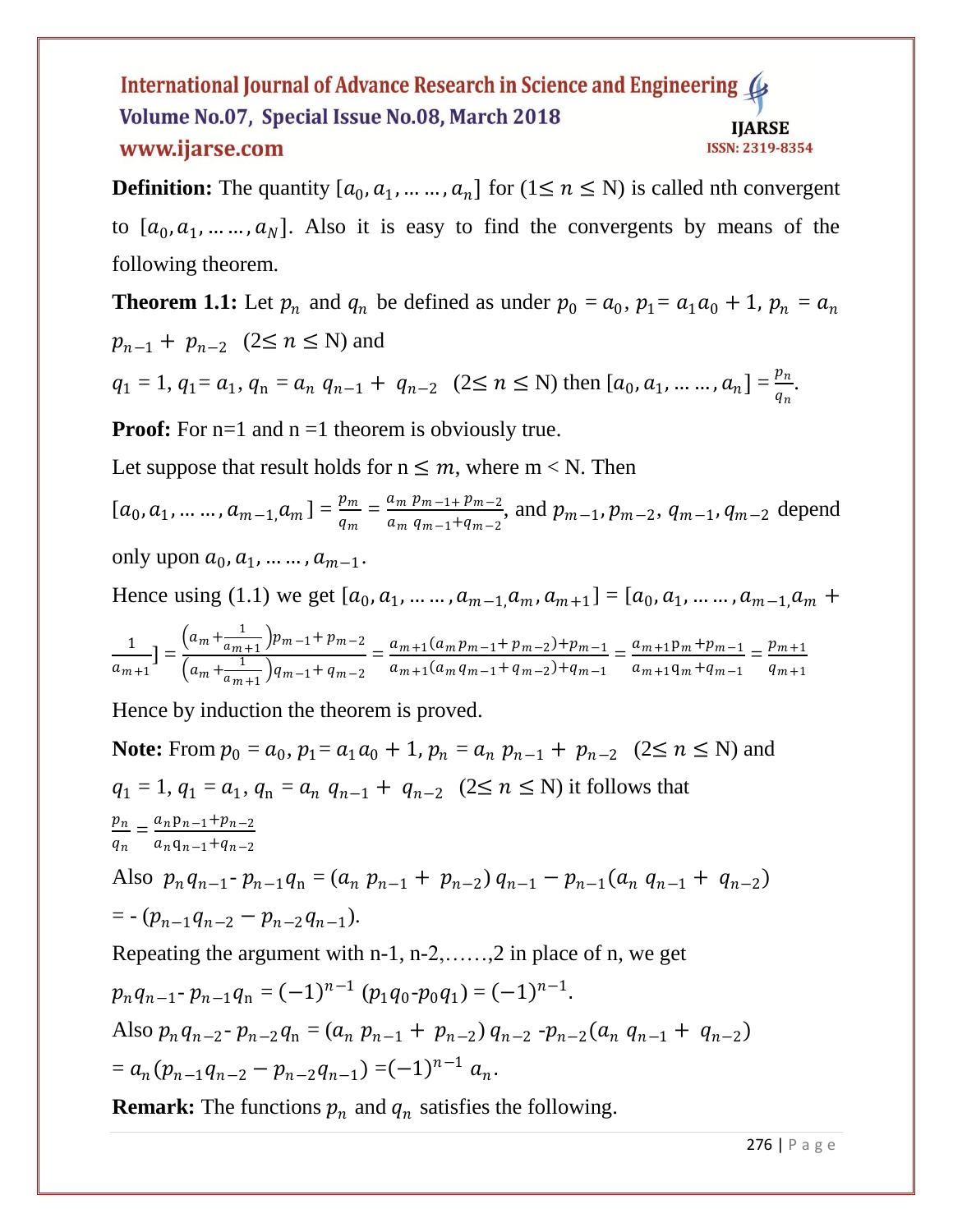$$
p_n q_{n-1} \cdot p_{n-1} q_n = (-1)^{n-1} \text{ or } \frac{p_n}{q_n} \cdot \frac{p_{n-1}}{q_{n-1}} = \frac{(-1)^{n-1}}{q_{n-1} q_n}
$$

Also they satisfy  $p_n q_{n-2}$ -  $p_{n-2} q_n = (-1)^{n-1} a_n$  or  $\frac{p_n}{q}$  $\frac{p_n}{q_n}$  -  $\frac{p_{n-2}}{q_{n-2}}$  $\frac{p_{n-2}}{q_{n-2}} = \frac{(-1)^{n-1}a_n}{q_{n-2}q_n}$  $\frac{(-1)}{q_{n-2} q_n}$ .

**Definition:** Now we assign numerical values to the quotients  $a_n$  so to the fraction  $a_0 + \frac{1}{a_0 + a_1}$  $a_1 + \frac{1}{1}$  $a_2 + \frac{1}{a_3 + \cdots + a_n}$  $+\frac{1}{a}$  $a_N$ and to its convergents.

Now suppose that  $a_1 > 0, \ldots, a_N > 0$ ,  $a_0$  may be negative, in this case the continued fraction is said to be simple. Write  $x_n = \frac{p_n}{q}$  $\frac{p_n}{q_n}$ ,  $x = x_N$  so that the value of the continued fraction is  $x_N$  or x. Then

$$
[a_0, a_1, \dots, a_N] = [a_0, a_1, \dots, a_{n-1}, [a_n, a_{n+1}, \dots, a_N]]
$$
  
= 
$$
\frac{[a_n, a_{n+1}, \dots, a_N]p_{n-1} + p_{n-2}}{[a_n, a_{n+1}, \dots, a_N]q_{n-1} + q_{n-2}}
$$
 for  $2 \le n \le N$ .

**Note:** As every  $q_n$  is positive then from  $\frac{p_n}{q_n}$  $\frac{p_n}{q_n}$  -  $\frac{p_{n-2}}{q_{n-2}}$  $\frac{p_{n-2}}{q_{n-2}} = \frac{(-1)^{n-1}a_n}{q_{n-2}q_n}$  $\frac{(-1)^{n}a_n}{a_{n-2}a_n}$  and  $a_1 >$ 0,……,  $a_N > 0$ ,  $x_n - x_{n-2}$  has the sign of  $(-1)^n$ . Which proves that the even convergents  $x_{2n}$  increase strictly with n, while the odd convergents  $x_{2n+1}$ decrease strictly.

Also from 
$$
\frac{p_n}{q_n} - \frac{p_{n-1}}{q_{n-1}} = \frac{(-1)^{n-1}}{q_{n-1}q_n}
$$
,  $x_n - x_{n-1}$  has the sign of  $(-1)^{n-1}$ 

so that  $x_{2m+1} > x_{2m}$  contrary if we assume that  $x_{2m+1} \le x_{2\mu}$  for some m,  $\mu$ . If m  $< \mu$  then from above  $x_{2m+1} < x_{2m}$ , and if  $m < \mu$  then  $x_{2\mu+1} < x_{2\mu}$  which is a contradiction. Hence we say that every odd convergent is greater than any even convergent.

**Definition:** If all  $a_n$  are integers then the continued fraction is called Simple Fraction. If  $p_n$  and  $q_n$  are integers and  $q_n$  is positive then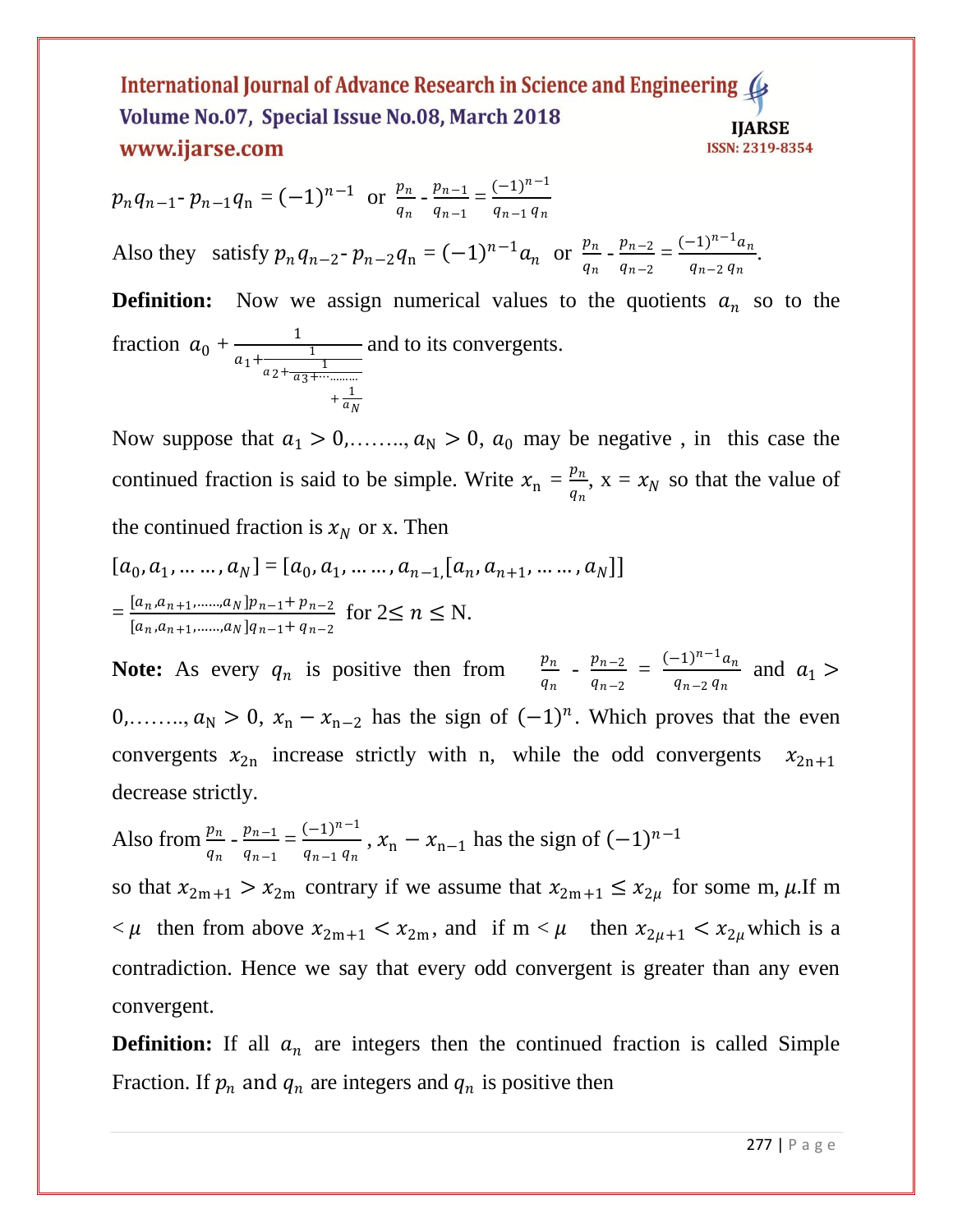$[a_0, a_1, \dots, a_N] = \frac{p_N}{q_N} = x$ , we say that the number x (which is necessarily rational) is represented by the continued fraction.

**Theorem 1.2:**  $q_n \ge n$ , with inequality when  $n > 3$ .

Proof: In the first place,  $q_0 = 1$ ,  $q_1 = a_1 \ge 1$ . If  $n \ge 2$  then

 $q_n = a_n q_{n-1} + q_{n-2} \geq q_{n-1} + 1$  so that  $q_n > q_{n-1}$  and  $q_n \geq n$ . If  $n > 3$ , then

 $q_n \geq q_{n-1} + q_{n-2} > q_{n-1} + 1 \geq n$ , and so  $q_n > n$ .

**Definition:** Any simple continued fraction  $[a_0, a_1, \dots, a_N]$  represents a rational number  $x = x_N$ 

**Theorem 1.3:** If x is representable by a simple continued fraction with an odd (even) number of convergents, it is also representable by one with an even (odd) number.

**Proof:** If  $a_n \ge 2$  then  $[a_0, a_1, ..., a_n] = [a_0, a_1, ..., a_n - 1, 1]$  while, if  $a_n = 1$ ,  $[a_0, a_1, \ldots, a_{n-1}, 1] = [a_0, a_1, \ldots, a_{n-2}, a_n + 1]$ 

For example  $[2,2,3] = [2,2,2,1]$  this choice of alternative representations is often useful. We call  $a'_n = [a_n, a_{n+1}, \dots, a_N]$  (  $0 \le n \le N$ ) the nth complete quotient

of the continued fraction  $[a_0, a_1, \dots, a_N]$ . Thus  $x = a_0, x = \frac{a_1 a_0 + 1}{a_0}$  $\frac{a_0+1}{a_1}$  and

x = ′ −1+−<sup>2</sup> ′ −1+−<sup>2</sup> , (2 ≤ ≤ N) …………….(b)

**Theorem 1.4:**  $a_n = [a'_n]$ , the integral part of  $a'_n$  except that  $a_{N-1} = [a_{N-1}] - 1$ when  $a_N = 1$ .

**Proof:** If N = 0, then  $a_0 = a_0 = [a_0]$ . If N > 0 then  $a_n = a_n + \frac{1}{a_0}$  $\frac{1}{a_{n+1}'}$   $(0 \le n \le N-1)$ . Now  $a'_{n+1} > 1$  ( $0 \le n \le N-1$ ) except that  $a'_{n+1} = 1$  when  $n = N-1$  and  $a_N = 1$ .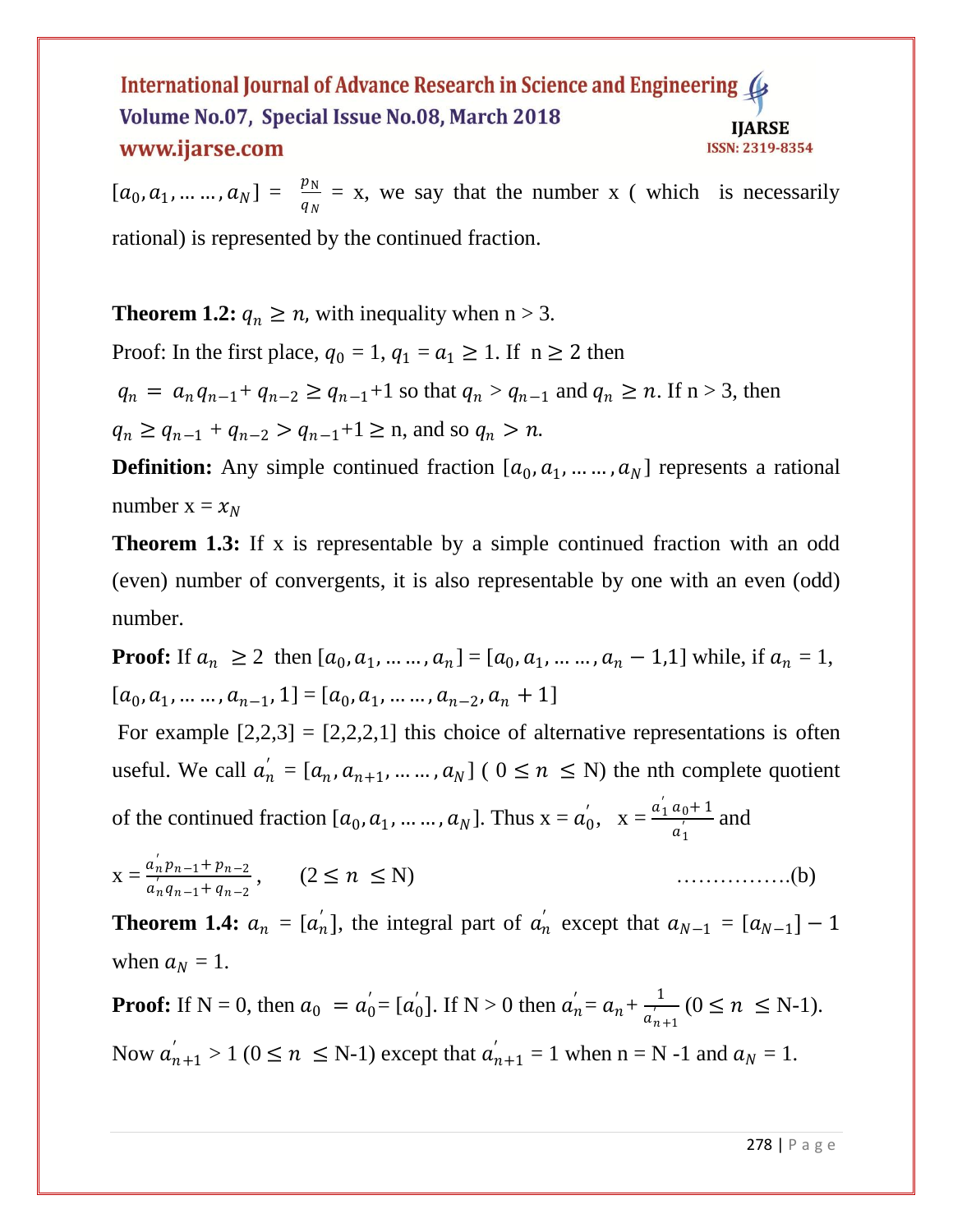Hence  $a_n < a'_n < a_n + 1$  ( $0 \le n \le N-1$ ) and  $a_n = [a'_n]$  for  $(0 \le n \le N-1)$  except in the case specified. And in any case  $a_N = a'_N = [a'_N]$ .

**Theorem 1.5:** If two simple continued fractions  $[a_0, a_1, \dots, a_N]$  and  $[b_0, b_1, \dots, b_M]$  have the same value x, and  $b_M > 1$ , then M = N and the fractions are identical.

**Proof:** When we say that the two continued fractions are identical we mean that they are formed by the same sequence of partial quotients.

By the above theorem  $a_0 = [x] = b_0$ . Let us suppose that the first n partial quotients in the continued fractions are identical and that  $a'_n$  and  $b'_n$  are the nth complete quotients. Then  $x = [a_0, a_1, ..., a_{n-1}, a'_n] = [a_0, a_1, ..., a_{n-1}, b'_n].$ 

If n = 1 then  $a_0 + \frac{1}{a_0}$  $\frac{1}{a_1'} = a_0 + \frac{1}{b_1'}$  $\frac{1}{b_1}$ ,  $a_1' = b_1'$ , and therefore by above theorem  $a_1 = b_1$ . If  $n > 1$ , then by  $\frac{a'_n p_{n-1} + p_{n-2}}{n!}$  $\frac{a_n' p_{n-1} + p_{n-2}}{a_n' q_{n-1} + q_{n-2}} = \frac{b_n' p_{n-1} + p_{n-2}}{b_n' q_{n-1} + q_{n-2}}$  $\frac{b_n p_{n-1} + p_{n-2}}{b_n q_{n-1} + q_{n-2}}$ ,

 $(a'_n - b'_n)(p_{n-1}q_{n-2} - p_{n-2}q_{n-1}) = 0$ . But  $p_{n-1}q_{n-2} - p_{n-2}q_{n-1} = (-1)^n$  then as  $p_n q_{n-1} - p_{n-1} q_n = (-1)^{n-1}$  and so  $a'_n = b'_n$ , it follows from the above theorem that  $a_n = b_n$ .

Suppose now for example, that  $N \le M$ . Then our argument shows that  $a_n = b_n$  for  $N \le M$ . If  $M > N$  then  $\frac{p_N}{q_N} = [a_0, a_1, \dots, a_N] = [a_0, a_1, \dots, a_N, b_{N+1}, \dots, b_M]$  $=\frac{b_{N+1}'p_N+p_{N-1}}{b_1'}$  $\frac{b_{N+1}b_{N}+b_{N-1}}{b_{N+1}^2q_{N}+q_{N-1}}$ , Hence by (b)  $p_N q_{N-1} - p_{N-1} q_N = 0$  which is false. Hence M = N

and the fractions are identical.

# **Continued fraction algorithm and Euclid's algorithm:**

Let x be any real number, and let  $a_0 = [x]$ . Then  $x = a_0 + \xi_0$ ,  $0 \le \xi_0 < 1$ . If  $\xi_0 \neq 0$ , we can write  $\frac{1}{\xi_0} = a'_1$ ,  $[a'_n] = a_1$ ,  $a'_1 = a_1 + \xi_1$ ,  $0 \le \xi_1 < 1$ .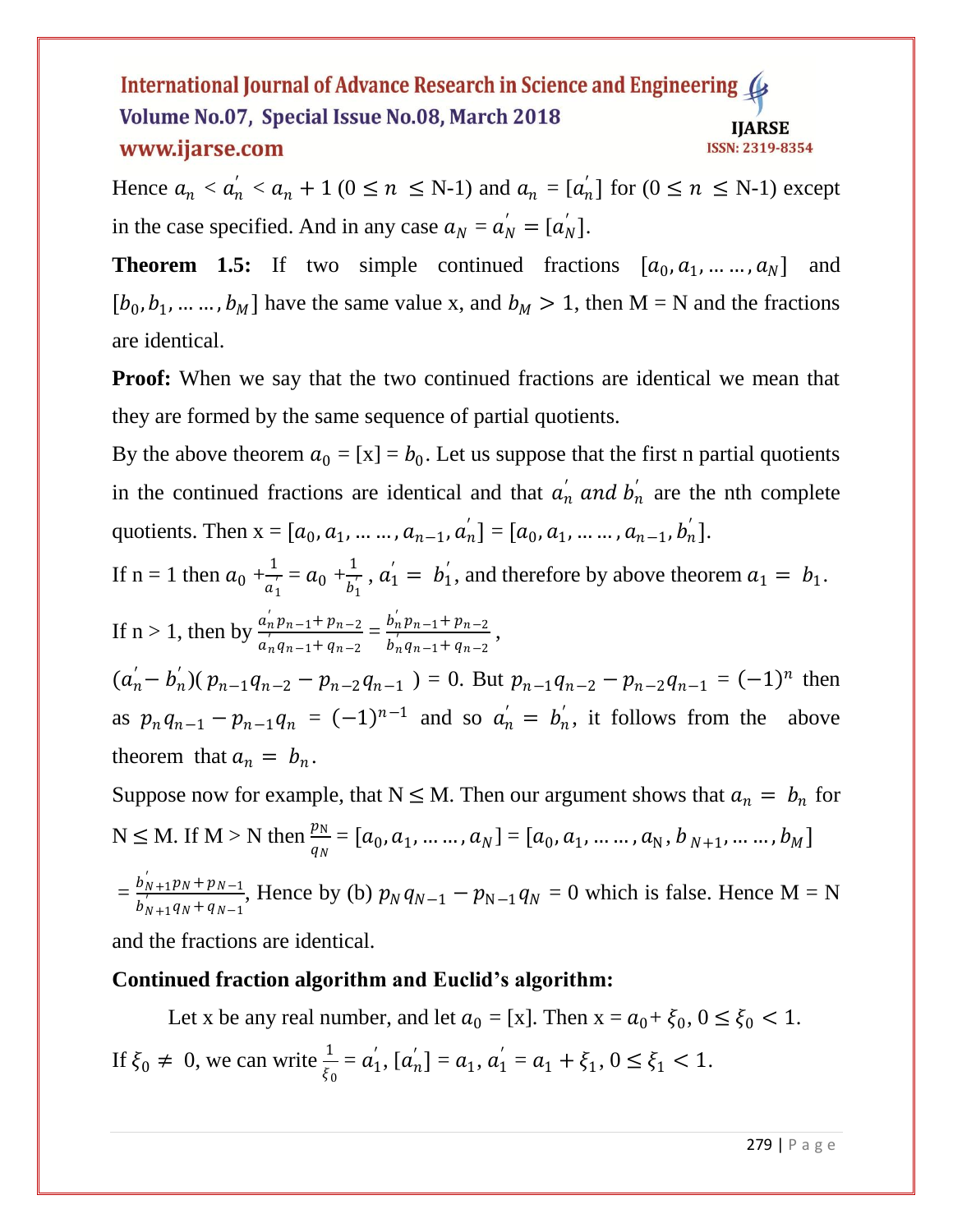If  $\xi_1 \neq 0$ , we can write  $\frac{1}{\xi_1} = a_2' = a_2 + \xi_2$ ,  $0 \le \xi_2 < 1$ , and so on Also  $a'_n = \frac{1}{5}$  $\frac{1}{\xi_{n-1}}$  > 1, and so  $a_n \ge 1$ , for n≥ 1. Thus  $x = [a_0, a'_1] = [a_0, a_1 + \frac{1}{a'_2}]$  $\frac{1}{a_2}$ ] =  $[a_0, a_1, a_2] = [a_0, a_1, a_2, a_3] = \dots$  where  $a_0, a_1, a_2, \dots$  are integers and  $a_1 > 0, a_2 > 0, \dots \dots$ 

The system of equations  $x = a_0 + \xi_0$ ,  $(0 \le \xi_0 < 1)$ ,

$$
\frac{1}{\xi_0} = a_1' = a_1 + \xi_1, \ (0 \le \xi_1 < 1),
$$
\n
$$
\frac{1}{\xi_1} = a_2' = a_2 + \xi_2, \ (0 \le \xi_2 < 1),
$$

………….. is known as the continued fraction algorithm.

The algorithm continues so long as  $\xi_n \neq 0$ . If we eventually reach a value of n, say N, for which  $\xi_N = 0$ , the algorithm terminates and  $x = [a_0, a_1, ..., a_N]$ .

In this case x is represented by a simple continued fraction, and is rational. The number  $a'_n$  are the complete quotients of the continued fraction.

**Theorem 1.6:** Any rational number can be represented by a finite simple continued fraction.

**Proof:** If x is an integer, then  $\xi_0 = 0$  and  $x = a_0$ . If x is not integral, then  $x = \frac{h}{k}$ , where h and k are integers and  $k > 1$ . Since  $\frac{h}{k} = a_0 + \xi_0$ ,  $h = a_0k + \xi_0k$ ,  $a_0$  is the quotient, and  $k_1 = \xi_0$ k the remainder, when h is divided by k.

If  $\xi_0 \neq 0$  then  $a'_1 = \frac{1}{\xi_0}$  $\frac{1}{\xi_0} = \frac{k}{k}$  $\frac{k}{k_1}$  and  $\frac{k}{k_1} = a_1 + \xi_1$ ,  $k = a_1k_1 + \xi_1k_1$ ; thus  $a_1$  is the quotient, and  $k_2 = \xi_1 k_1$  the remainder, when k is divided by  $k_1$ . Thus we obtain a series of equations h = 0k + <sup>1</sup> , k = 1<sup>1</sup> + <sup>2</sup> , <sup>1</sup> = 2<sup>2</sup> + <sup>3</sup> ,……………. Continuing so long as  $\xi_n \neq 0$ , or what is the same thing, so long as  $k_{n+1} \neq 0$ .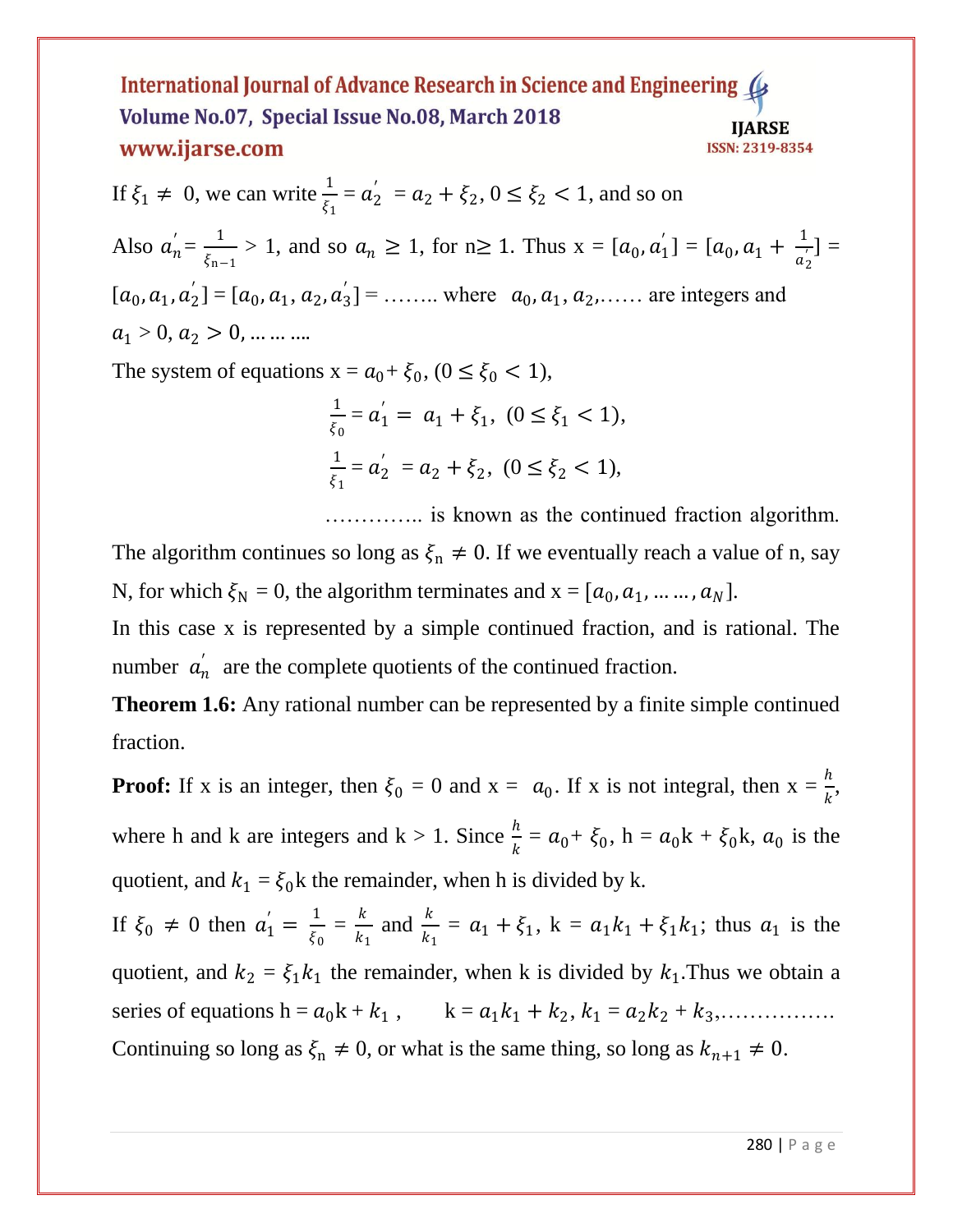The non-negative integers  $k, k_1, k_2, \dots \dots \dots$  form a strictly decreasing sequence, and so  $k_{n+1} = 0$  for some N. It follows that  $\xi_N = 0$  for some N, and the continued fraction algorithm terminates. This proves the theorem.

**Remark:** The system of equations

 $h = a_0 k + k_1, \quad (0 < k_1 < k),$ 

$$
k = a_1 k_1 + k_2, \quad (0 < k_2 < k_1),
$$

………………………………..

 $k_{N-2} = a_{N-1}k_{N-1} + k_N, \qquad (0 < k_N < k_{N-1}),$ 

 $k_{N-1} = a_N k_N$  is known as Euclid's algorithm.

# **Difference between the fraction and its convergents:**

Suppose N > 1 and n > 0 then by  $x = \frac{a'_n p_{n-1} + p_{n-2}}{a'_n p_{n-1} + p_n}$  $\frac{a_n p_{n-1} + p_{n-2}}{a_n q_{n-1} + q_{n-2}}$ ,  $(1 \le n \le N-1)$  and so  $X - \frac{p_n}{n}$  $\frac{p_n}{q_n} = -\frac{p_n q_{n-1} - p_{n-1} q_n}{q_n (a'_{n+1} q_n + q_{n-1})}$  $\frac{p_n q_{n-1} - p_{n-1} q_n}{q_n (a'_{n+1} q_n + q_{n-1})} = \frac{(-1)^n}{q_n (a'_{n+1} q_n + q_n)}$  $\frac{(-1)^n}{q_n(a'_{n+1}q_n+q_{n-1})}$ , Also x -  $\frac{p_0}{q_0}$  $\frac{p_0}{q_0} = \mathbf{x} - a_0 = \frac{1}{a_1^2}$  $\frac{1}{a_1}$ . If we write  $q_1' = a_1', q_n' = a_n' q_{n-1} + q_{n-2}, \quad (1 \le n \le N-1)$ (So in particular  $q'_N = q_N$ ), we have the following theorem.

**Theorem 1.7:** If  $1 \le n \le N-1$ , then  $x - \frac{p_n}{n}$  $\frac{p_n}{q_n} = \frac{(-1)^n}{q_n q_{n+1}}$  $q_n$   $q'_{n+1}$ 

**Proof:**  $a_{n+1} < a'_{n+1} < a_{n+1} + 1$  for  $n \leq N - 2$ , by the equation  $a_n < a'_n < a_n + 1$  ( $0 \le n \le N-1$ ), except that  $a'_{N-1} = a_{N-1} + 1$ when  $a<sub>N</sub> = 1$ . Hence if we ignore this exceptional case for the moment, we have  $q_1 = a_1 < a_1' + 1 \leq q_2$  and  $q_{n+1}' = a_{n+1}'q_n + q_{n-1} > a_{n+1}q_n + q_{n-1} = q_{n+1}$  $q'_{n+1} < a_{n+1}q_n + q_{n-1} + q_n = q_{n+1} + q_n \leq a_{n+2}q_{n+1} + q_n = q_{n+2},$